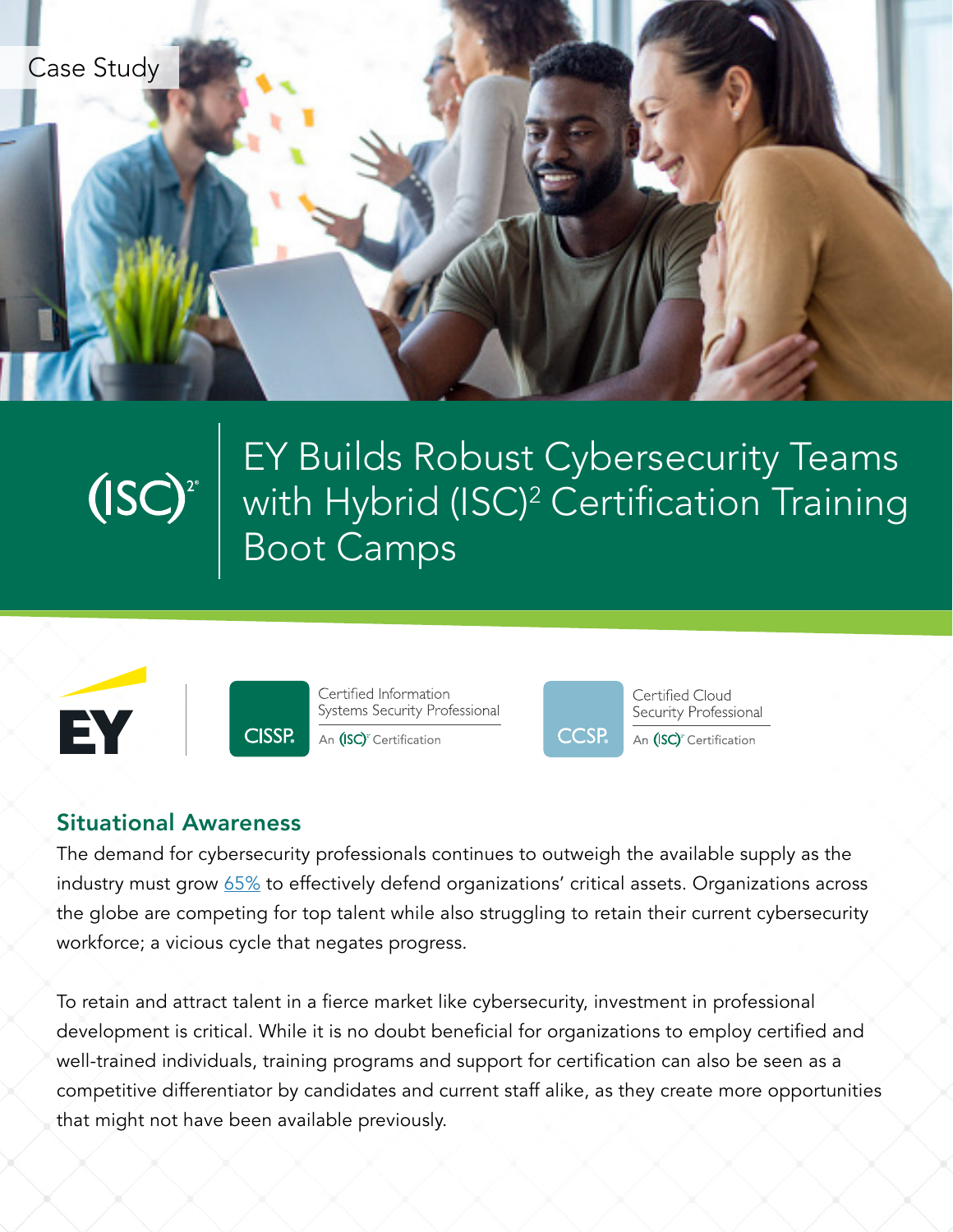### Professional Development at EY

 $(ISC)^2$ 

People are **[Ernst & Young LLP's \(EY US\)](https://www.ey.com/en_us)** greatest asset. Helping team members grow in their careers is an integral part of the global consulting firm's culture and mission. EY's commitment to professional development is one of its key strengths that places the company in the top 10 on LinkedIn's 2021 list of best workplaces to grow your career and on *Fortune's* 100 Best Companies to Work For, now 23 years in a row.

EY understands the benefits of professional development don't stop at the individual. By advocating for the certification of team members in its cybersecurity practice, the company helps advance their knowledge and skills so they're ready to take on even the most complex challenges. In turn, the expertise they gain through certification empowers them to mitigate threats and protect the security posture of EY and its valued clients, as well as the cybersecurity industry as a whole.

Although some clients require practitioners with vendor-specific credentials, EY's Cybersecurity team also leverages (ISC)2 certifications like CISSP and CCSP for a broader, more comprehensive mastery rather than credentials that simply check a box. Adam Wright, CISSP, Cybersecurity Managing Director at EY and certified since 2005, says EY's training programs are

popular because the  $(ISC)^2$  certifications validate practitioners' credibility and are a testimony to their foundational expertise in cybersecurity.

# The Approach: A New Take on Team Training

Over the last few years, Wright and his team have revised the format for EY's certification training boot camps, taking on a hybrid approach of sessions led by EY Cybersecurity team members that have gone through the (ISC)<sup>2</sup> [Official@Work](https://cloud.connect.isc2.org/train-the-trainer) program as well as *private training* directly from (ISC)<sup>2</sup>.

"(ISC)2 has been a trusted partner in helping us identify the best approach for us based on our staff needs," Wright says. "Their account representatives helped us better understand our options, which is how we came up with the current hybrid approach."

In the course of a year, EY hosts about five CISSP and at least two CCSP hybrid training boot camps, each drawing about 30 candidates. During the course, up to three (ISC)<sup>2</sup> Authorized Instructors from EY and from (ISC)2 lead domain training, breakout activities and scenario discussions over a period of five days to reinforce candidates' mastery of the concepts.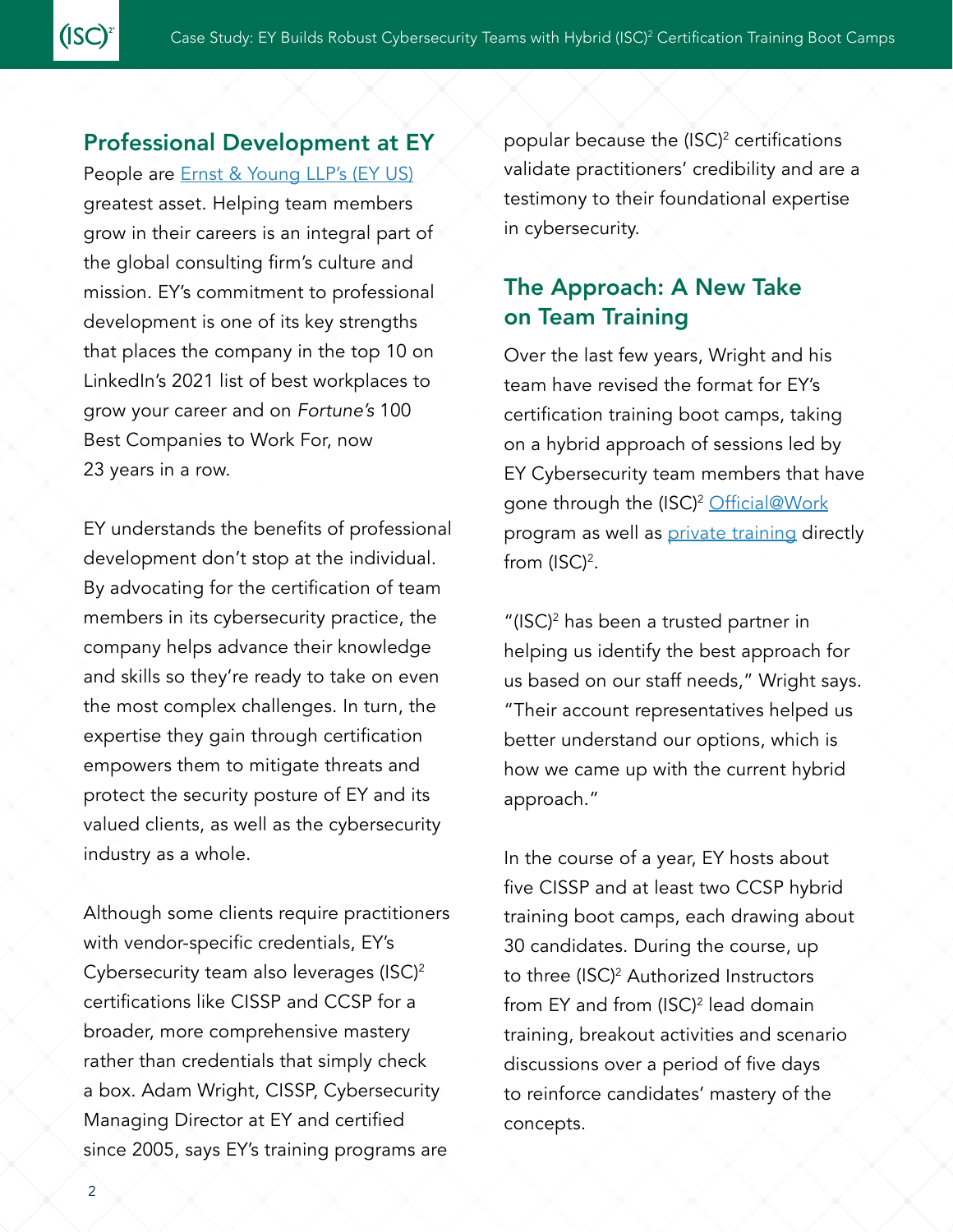

*"The trainers from (ISC)2 include some of the top facilitators in the industry... In talking with one of them for an upcoming boot camp, I was incredibly impressed with the dedication and preparation the individual spends on each boot camp, even though they've done hundreds of these already."*

> Adam Wright, CISSP Cybersecurity Managing Director, EY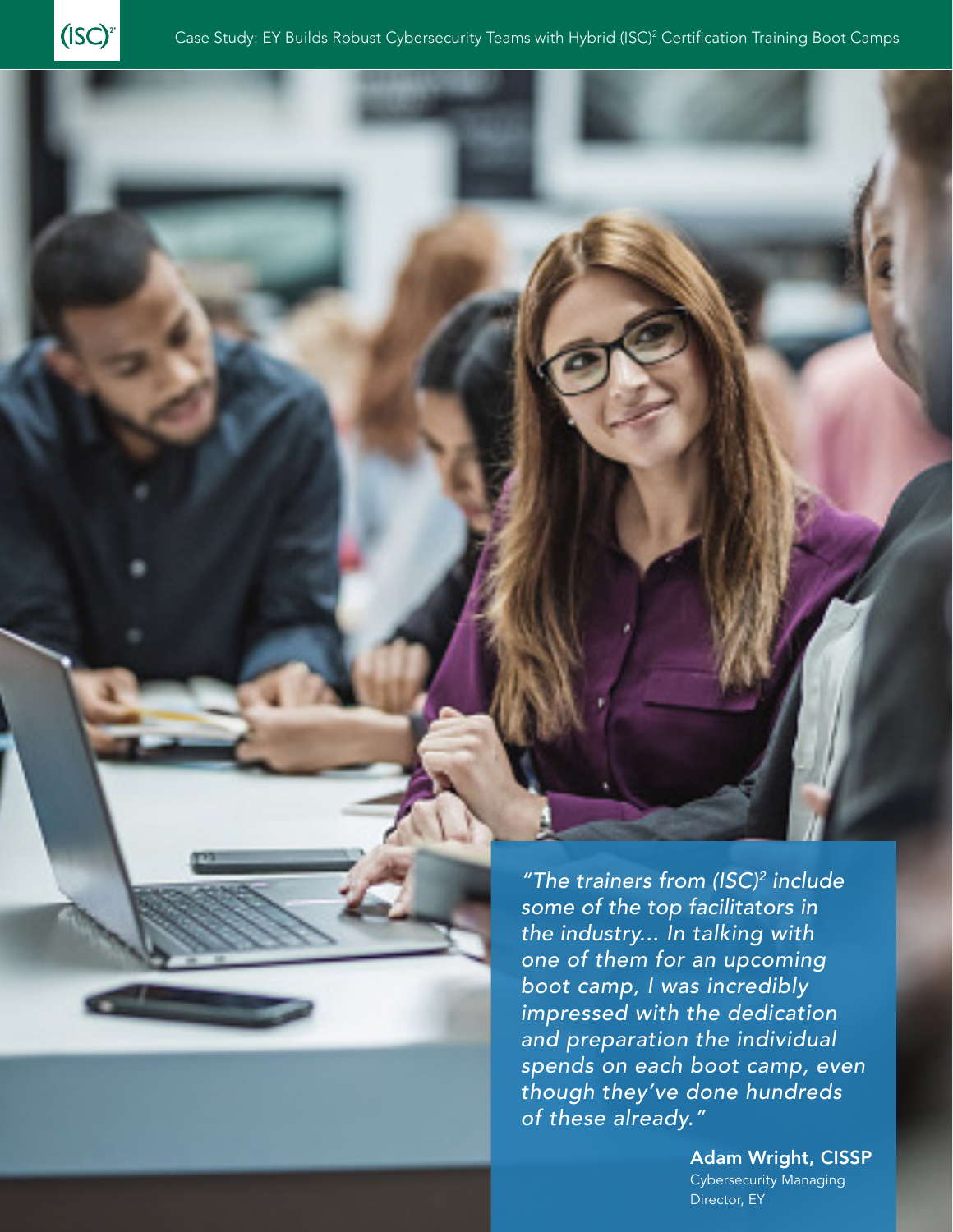"The trainers from  $(ISC)^2$  include some of the top facilitators in the industry," Wright says."In talking with one of them for an upcoming boot camp, I was incredibly impressed with the dedication and preparation the individual spends on each boot camp, even though they've done hundreds of these already. They dedicate preparation time to ensure they understand our needs and that they have the right infrastructure to effectively teach each group."

(ISC)

When the hybrid training program began, EY focused primarily on CISSP. Then, as

demand for cloud certifications grew, the company started CCSP training boot camps. Cloud skills are highly desirable, especially as EY's clients continue to migrate their workloads to the cloud and with the widespread adoption of remote and hybrid working models.

### Impact: Certification Comes with Key Benefits

EY's hybrid boot camp training has proven to be very successful, with a high percentage of candidates passing on their first attempt. Candidate feedback on the program is positive — many

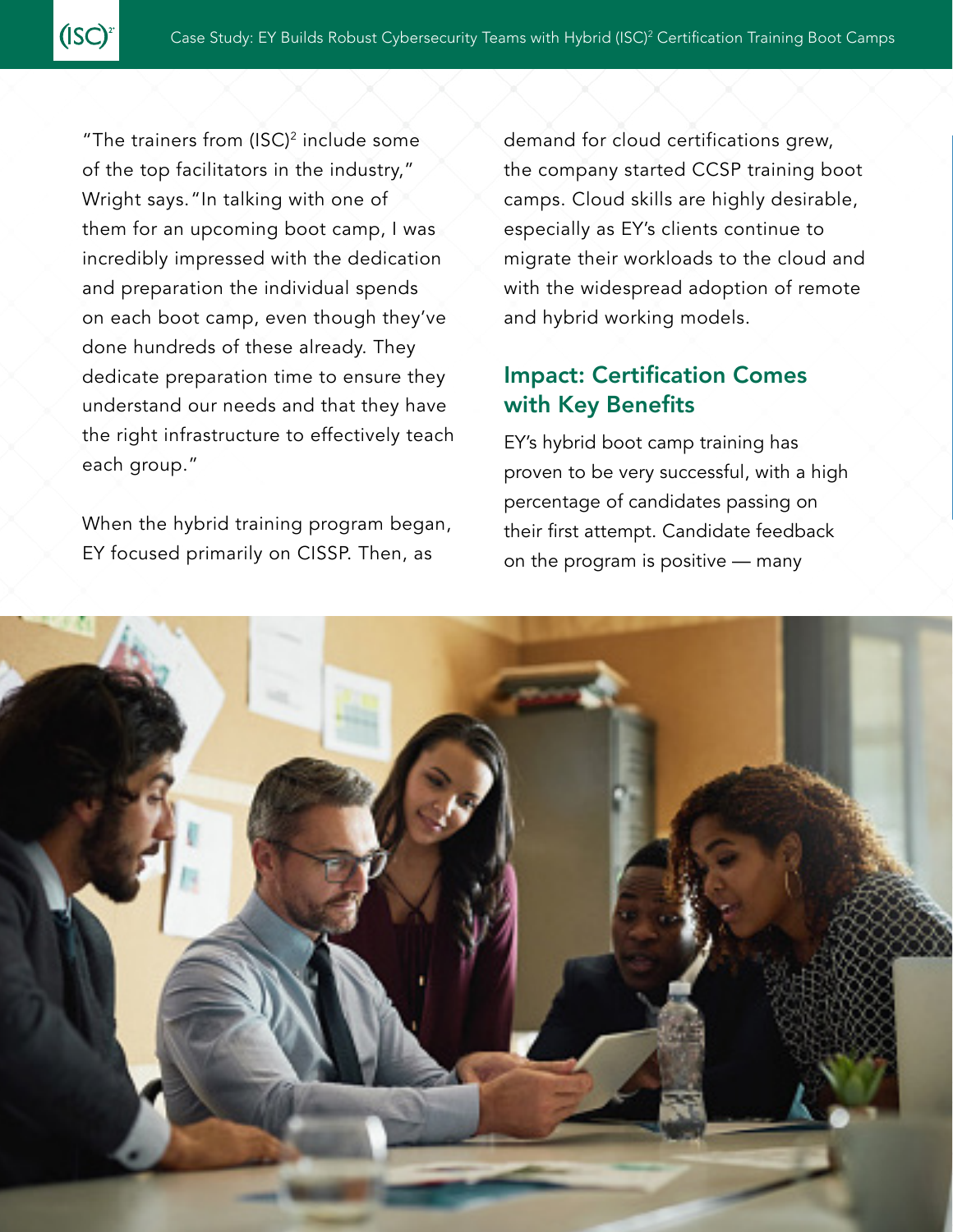*Although some clients require practitioners with vendor-specific credentials, EY's cybersecurity team also leverages (ISC)2 certifications like CISSP and CCSP for a broader, more comprehensive mastery rather than credentials that simply check a box.*

(ISC)

express gratitude for the opportunity to achieve CISSP and CCSP certification as a professional goal.

In the end, EY's goal is to improve its cybersecurity workforce by providing its team members with the certifications, skills and experiences they need to have a long, successful career. Wright recognizes that, to defend against the growing number of adversaries, cybersecurity professionals must focus on becoming their best selves.

"We're trying to build a more secure and trusted working world to align with our nested purpose in cybersecurity by training others. Those team members might be with us next year, they might be with us for the next 10 years, but wherever they

go, we want to make sure they take their EY experiences with them so they can help their next company become more secure and address their business and cybersecurity risks. One of the ways we can help build a stronger and more secure community is by training more people, regardless of how long they spend at EY."

# Partner with (ISC)<sup>2</sup> to Train and Certify Your Team

Every organization has unique certification and training needs, and cookie-cutter solutions fall short of meeting them. That's why (ISC)<sup>2</sup> Training can be tailored to your organization's budget, schedule and unique cybersecurity requirements. Contact the (ISC)2 team for a one-on-one consultation to develop a targeted cybersecurity training and certification plan for your team.